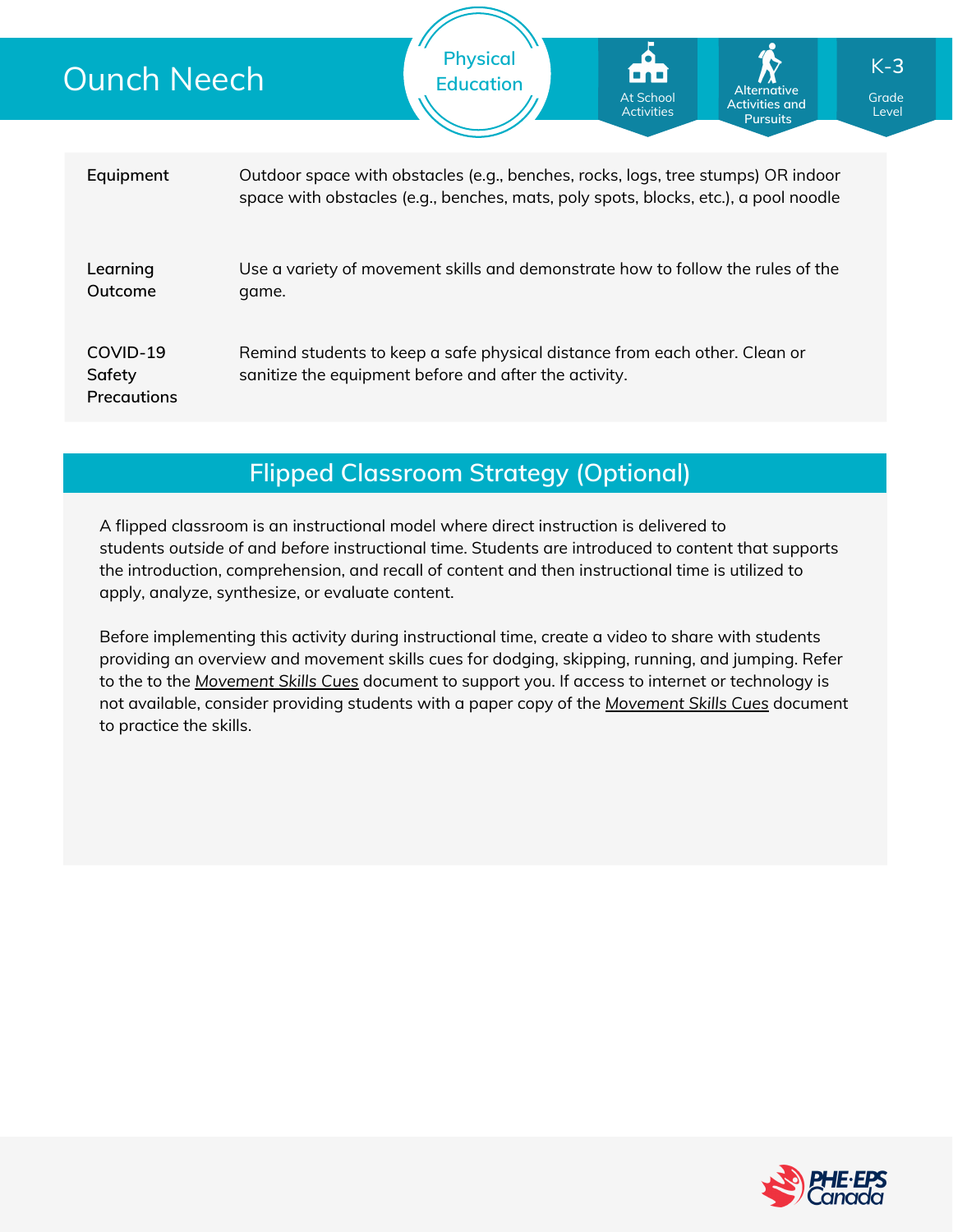# Ounch Neech

**Physical Education**

# At School **Activities**

**Alternative Activities and Pursuits**

Grade K-**3**

Level

## **Activity Description**

In a large open space, scatter and spread out chosen equipment on the ground or floor. Invite students to spread out around the space and review how to perform the dodging, skipping, running, and jumping movement skills or refer to the *[Movement](https://phecanada.ca/sites/default/files/content/docs/Home%20Learning%20Resource/Movement%20Cues/Movement%20Skills%20Cues%201.pdf) Skills Cues* document to support you. If utilizing a flipped classroom approach, remind students to apply the cues they learned or reviewed in the video or written instructions.

Review safety rules with students and introduce the activity. Ounch Neech is a common children's game in Pakistan. The game starts with one person as "It". They choose either ounch (up) or neech (down). If they choose neech, the ground is not safe and players can be tagged out unless they are ounch, up on something like a stump or a rock, or a bench or a block. The opposite is true if they choose ounch and players can be tagged if they are up on something. The person who is "It" can only tag people using a pool noodle in order to minimize contact and to follow physical distancing guidelines. Play until all players are tagged or for a specified amount of time. Choose a new player to be "It" ensuring to clean and sanitize the pool noodle before the beginning of each round.

## **Physical Education Competencies Reflection Questions**

#### **MOVE**

**Develop psychomotor skills, tactics, and strategies that facilitate a variety of physical activities across diverse environments.**

### **THINK**

**Develop cognitive skills and strategies for a variety of movement contexts that facilitate critical thinking, decision making, and problem solving.**



### **ACT**

**Practice behaviour skills and strategies that facilitate movement competence and confidence.**



Reflection is important to support learning during physical education. Consider asking students the reflection questions below and discuss the answers together.

- *Do you think it's easier to play ounch (up) or neech (down)? Why?*
- *What movements skills do you use during this activity (e.g., running, jumping, dodging, balancing)?*